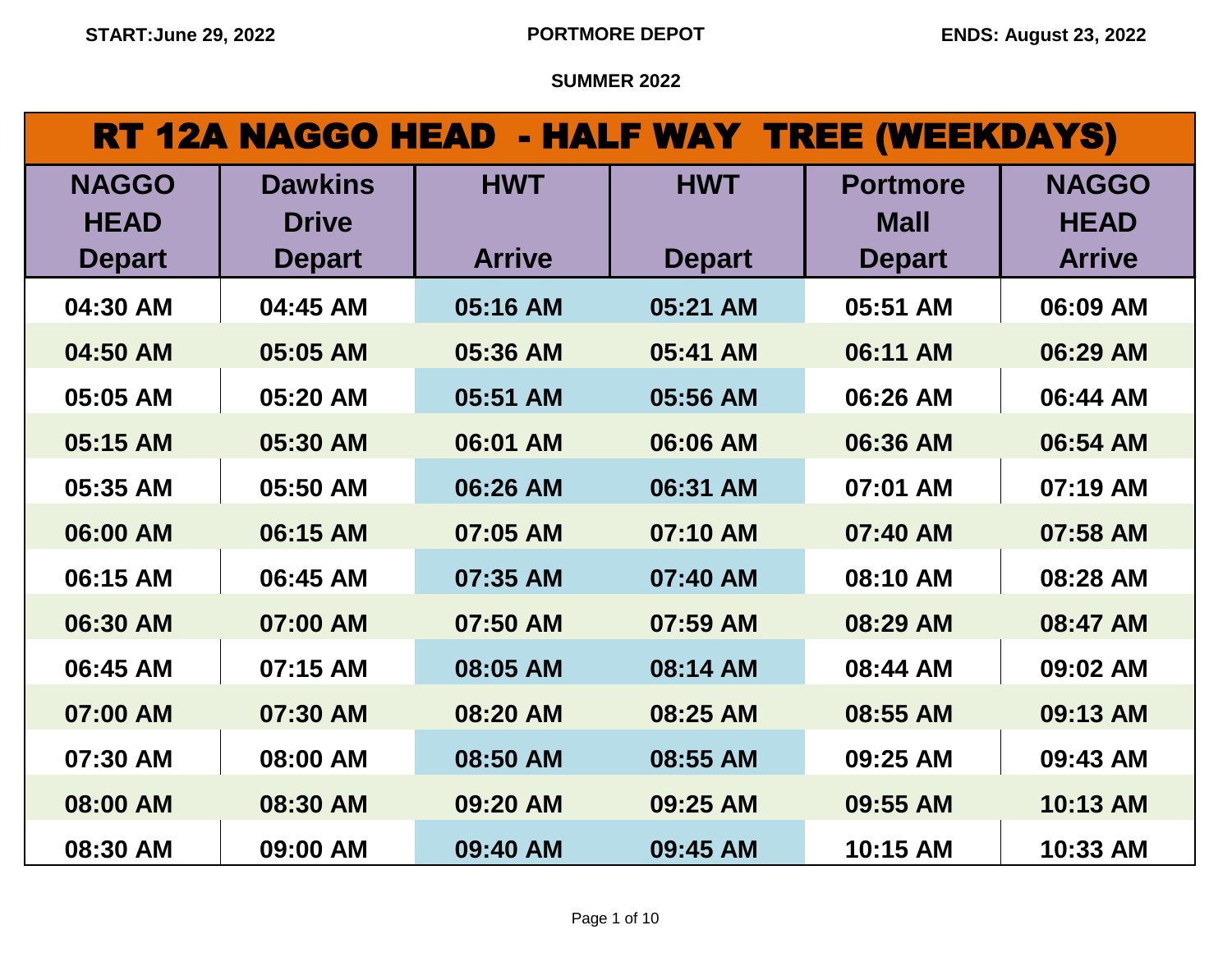| 08:50 AM | 09:20 AM | 09:55 AM | 10:00 AM | 10:30 AM | 10:48 AM |
|----------|----------|----------|----------|----------|----------|
| 09:05 AM | 09:25 AM | 10:00 AM | 10:05 AM | 10:35 AM | 10:53 AM |
| 09:15 AM | 09:35 AM | 10:10 AM | 10:15 AM | 10:45 AM | 11:03 AM |
| 09:45 AM | 10:05 AM | 10:40 AM | 10:45 AM | 11:15 AM | 11:33 AM |
| 10:15 AM | 10:35 AM | 11:10 AM | 11:15 AM | 11:45 AM | 12:03 PM |
| 10:25 AM | 10:45 AM | 11:20 AM | 11:25 AM | 11:55 AM | 12:13 PM |
| 10:40 AM | 11:00 AM | 11:35 AM | 11:45 AM | 12:20 PM | 12:38 PM |
| 10:55 AM | 11:15 AM | 11:50 AM | 12:00 PM | 12:35 PM | 12:53 PM |
| 11:05 AM | 11:30 AM | 12:05 PM | 12:15 PM | 12:50 PM | 01:10 PM |
| 11:35 AM | 12:00 PM | 12:35 PM | 12:45 PM | 01:20 PM | 01:38 PM |
| 12:35 PM | 01:00 PM | 01:35 PM | 01:45 PM | 02:20 PM | 02:38 PM |
| 12:55 PM | 01:20 PM | 01:55 PM | 02:05 PM | 02:40 PM | 02:58 PM |
| 01:20 PM | 01:45 PM | 02:20 PM | 02:30 PM | 03:05 PM | 03:23 PM |
| 01:35 PM | 02:00 PM | 02:35 PM | 02:45 PM | 03:20 PM | 03:38 PM |
| 01:50 PM | 02:15 PM | 02:50 PM | 02:55 PM | 03:30 PM | 03:48 PM |
| 02:00 PM | 02:25 PM | 03:00 PM | 03:05 PM | 03:40 PM | 03:58 PM |
| 02:30 PM | 02:50 PM | 03:25 PM | 03:35 PM | 04:08 PM | 04:26 PM |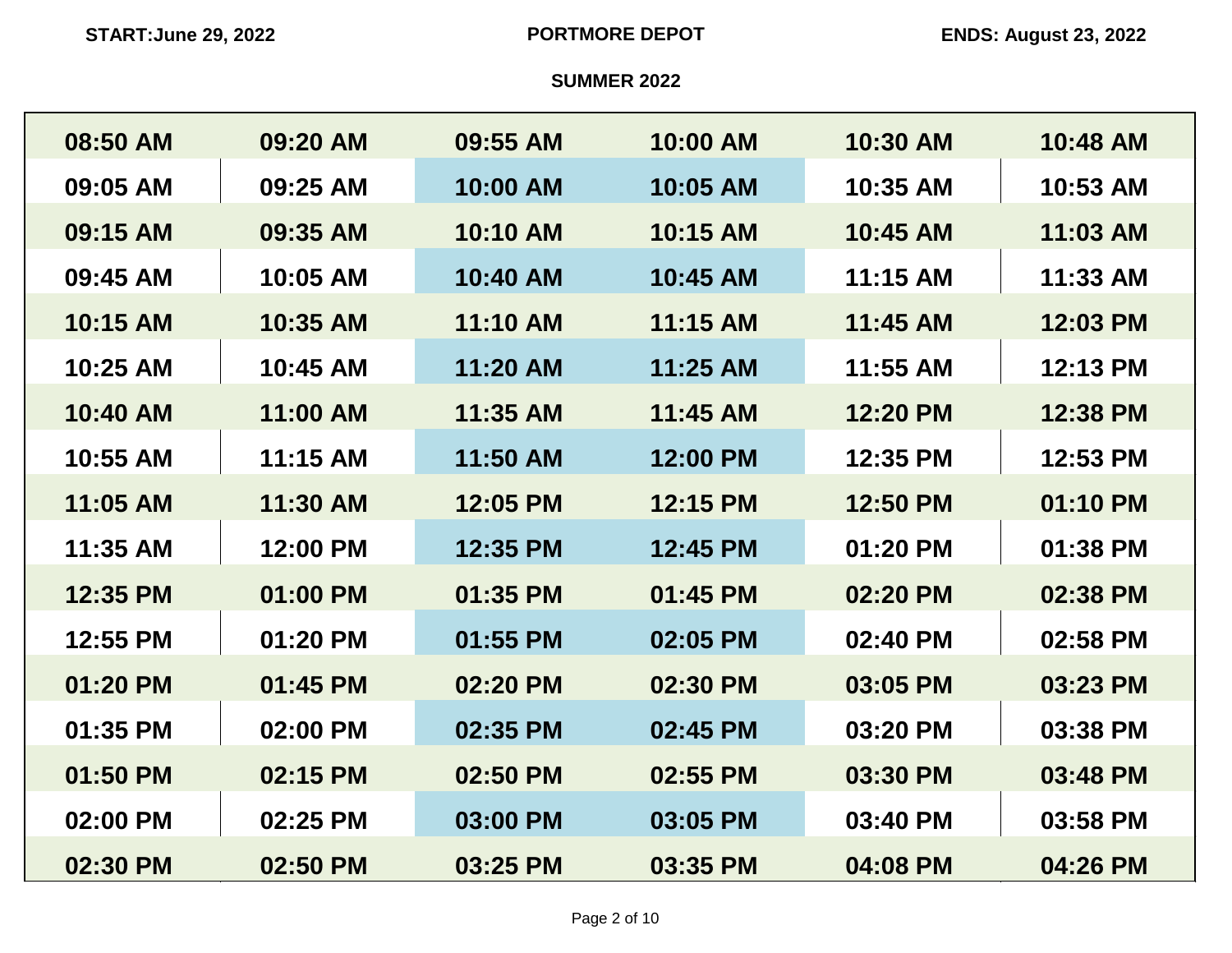| 03:00 PM | 03:20 PM | 03:55 PM | 03:57 PM | 04:32 PM | 04:57 PM |
|----------|----------|----------|----------|----------|----------|
| 03:30 PM | 03:50 PM | 04:25 PM | 04:30 PM | 05:25 PM | 05:50 PM |
| 03:45 PM | 04:05 PM | 04:40 PM | 04:45 PM | 05:40 PM | 06:05 PM |
| 03:55 PM | 04:15 PM | 04:50 PM | 05:00 PM | 05:55 PM | 06:20 PM |
| 04:10 PM | 04:30 PM | 05:05 PM | 05:15 PM | 06:10 PM | 06:35 PM |
| 04:40 PM | 05:00 PM | 05:35 PM | 05:40 PM | 06:35 PM | 07:00 PM |
| 05:10 PM | 05:28 PM | 06:01 PM | 06:05 PM | 07:00 PM | 07:25 PM |
| 05:50 PM | 06:10 PM | 06:45 PM | 06:50 PM | 07:45 PM | 08:05 PM |
| 06:10 PM | 06:30 PM | 07:05 PM | 07:10 PM | 08:05 PM | 08:25 PM |
| 06:30 PM | 06:50 PM | 07:25 PM | 07:30 PM | 08:25 PM | 08:45 PM |
| 06:45 PM | 07:05 PM | 07:40 PM | 07:50 PM | 08:45 PM | 09:05 PM |
| 07:05 PM | 07:25 PM | 08:00 PM | 08:05 PM | 08:45 PM | 09:05 PM |
| 07:15 PM | 07:35 PM | 08:10 PM | 08:15 PM | 08:55 PM | 09:15 PM |
| 07:30 PM | 07:50 PM | 08:25 PM | 08:35 PM | 09:15 PM | 09:35 PM |
| 08:10 PM | 08:30 PM | 09:05 PM | 09:10 PM | 09:50 PM | 10:10 PM |
| 08:50 PM | 09:10 PM | 09:45 PM | 09:50 PM | 10:30 PM | 10:50 PM |
| 09:30 PM | 09:50 PM | 10:25 PM | 10:30 PM | 11:00 PM | 11:15 PM |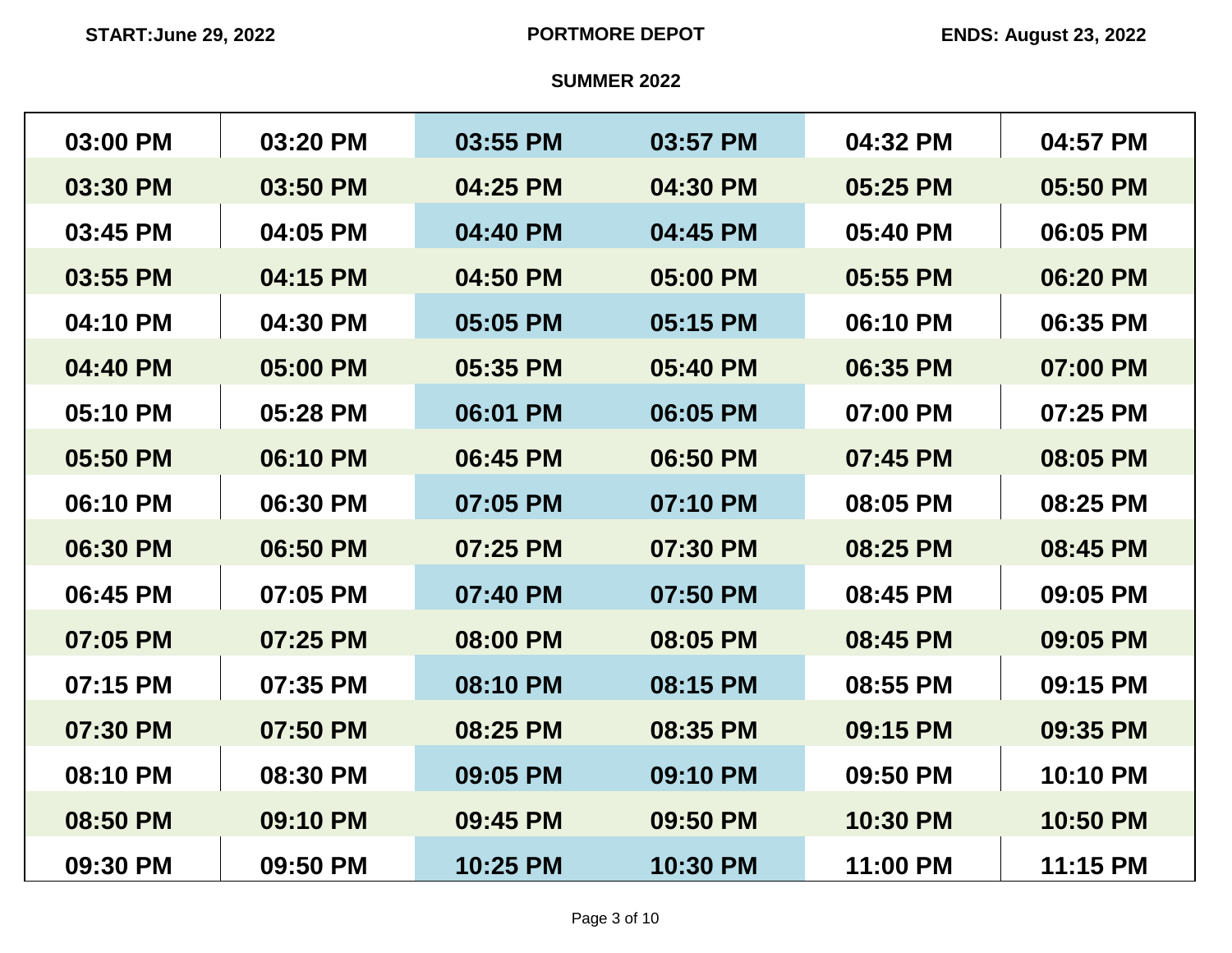# RT 12A NAGGO HEAD - HALF WAY TREE (SATURDAYS)

| <b>NAGGO</b><br><b>HEAD</b><br><b>Depart</b> | <b>Dawkins</b><br><b>Drive</b><br><b>Depart</b> | <b>HWT</b><br><b>Arrive</b> | <b>HWT</b><br><b>Depart</b> | <b>Portmore</b><br><b>Mall</b><br><b>Depart</b> | <b>NAGGO</b><br><b>HEAD</b><br><b>Arrive</b> |
|----------------------------------------------|-------------------------------------------------|-----------------------------|-----------------------------|-------------------------------------------------|----------------------------------------------|
| 05:15 AM                                     | 05:30 AM                                        | 05:53 AM                    | 05:58 AM                    | 06:28 AM                                        | 06:43 AM                                     |
| 05:45 AM                                     | 06:00 AM                                        | 06:35 AM                    | 06:40 AM                    | 07:10 AM                                        | 07:25 AM                                     |
| 06:15 AM                                     | 06:30 AM                                        | 07:05 AM                    | 07:10 AM                    | 07:40 AM                                        | 07:55 AM                                     |
| 06:45 AM                                     | 07:00 AM                                        | 07:35 AM                    | 07:40 AM                    | 08:10 AM                                        | 08:25 AM                                     |
| 07:10 AM                                     | 07:25 AM                                        | 08:00 AM                    | 08:05 AM                    | 08:35 AM                                        | 08:50 AM                                     |
| 07:35 AM                                     | 07:50 AM                                        | 08:25 AM                    | 08:30 AM                    | 09:00 AM                                        | 09:15 AM                                     |
| 08:00 AM                                     | 08:15 AM                                        | 08:50 AM                    | 08:54 AM                    | 09:24 AM                                        | 09:39 AM                                     |
| 08:30 AM                                     | 08:45 AM                                        | 09:20 AM                    | 09:22 AM                    | 09:52 AM                                        | 10:07 AM                                     |
| 08:55 AM                                     | 09:10 AM                                        | 09:45 AM                    | 09:47 AM                    | 10:17 AM                                        | 10:32 AM                                     |
| 09:20 AM                                     | 09:35 AM                                        | 10:10 AM                    | 10:14 AM                    | 10:44 AM                                        | 10:59 AM                                     |
| 09:45 AM                                     | 10:00 AM                                        | 10:35 AM                    | 10:39 AM                    | 11:09 AM                                        | 11:24 AM                                     |
| 10:10 AM                                     | 10:25 AM                                        | 11:00 AM                    | 11:04 AM                    | 11:34 AM                                        | 11:49 AM                                     |
| 10:35 AM                                     | 10:50 AM                                        | 11:25 AM                    | 11:29 AM                    | 11:59 AM                                        | 12:14 PM                                     |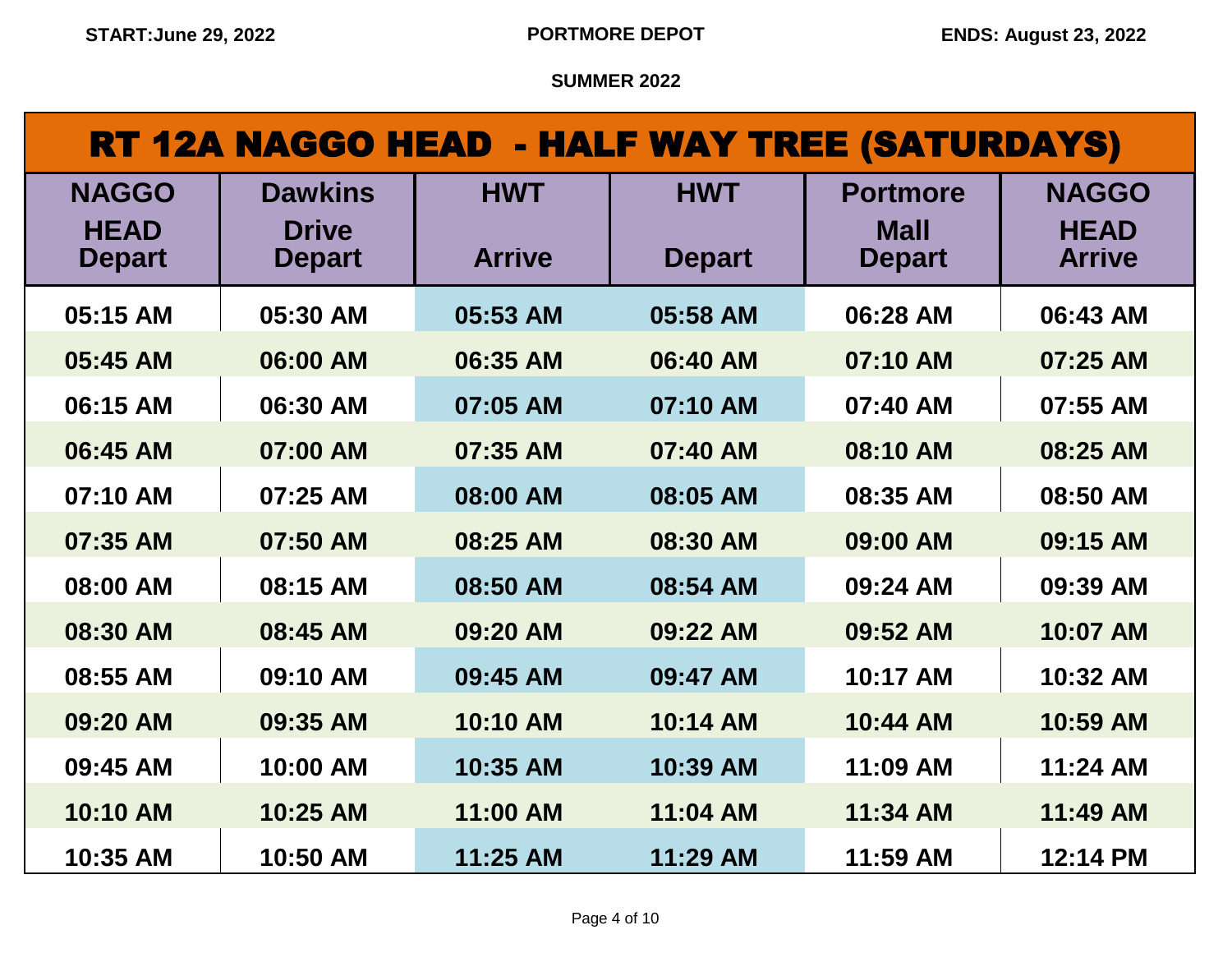| 11:05 AM | 11:20 AM | 11:55 AM | 11:58 AM | 12:28 PM | 12:43 PM |
|----------|----------|----------|----------|----------|----------|
| 11:30 AM | 11:45 AM | 12:20 PM | 12:23 PM | 12:53 PM | 01:08 PM |
| 11:55 AM | 12:10 PM | 12:45 PM | 12:48 PM | 01:18 PM | 01:33 PM |
| 12:20 PM | 12:35 PM | 01:05 PM | 01:10 PM | 01:40 PM | 01:55 PM |
| 12:45 PM | 01:00 PM | 01:30 PM | 01:35 PM | 02:05 PM | 02:20 PM |
| 01:10 PM | 01:25 PM | 01:55 PM | 02:00 PM | 02:30 PM | 02:45 PM |
| 01:35 PM | 01:50 PM | 02:20 PM | 02:25 PM | 03:00 PM | 03:15 PM |
| 02:00 PM | 02:15 PM | 02:45 PM | 02:50 PM | 03:25 PM | 03:40 PM |
| 02:30 PM | 02:45 PM | 03:15 PM | 03:18 PM | 03:53 PM | 04:08 PM |
| 02:55 PM | 03:10 PM | 03:40 PM | 03:43 PM | 04:18 PM | 04:33 PM |
| 03:20 PM | 03:35 PM | 04:05 PM | 04:08 PM | 04:43 PM | 04:58 PM |
| 03:45 PM | 04:00 PM | 04:30 PM | 04:33 PM | 05:08 PM | 05:23 PM |
| 04:10 PM | 04:25 PM | 04:55 PM | 04:58 PM | 05:33 PM | 05:48 PM |
| 04:35 PM | 04:50 PM | 05:20 PM | 05:23 PM | 05:58 PM | 06:13 PM |
| 05:00 PM | 05:15 PM | 05:45 PM | 05:48 PM | 06:23 PM | 06:38 PM |
| 05:25 PM | 05:40 PM | 06:10 PM | 06:13 PM | 06:48 PM | 07:03 PM |
| 05:50 PM | 06:05 PM | 06:35 PM | 06:38 PM | 07:13 PM | 07:28 PM |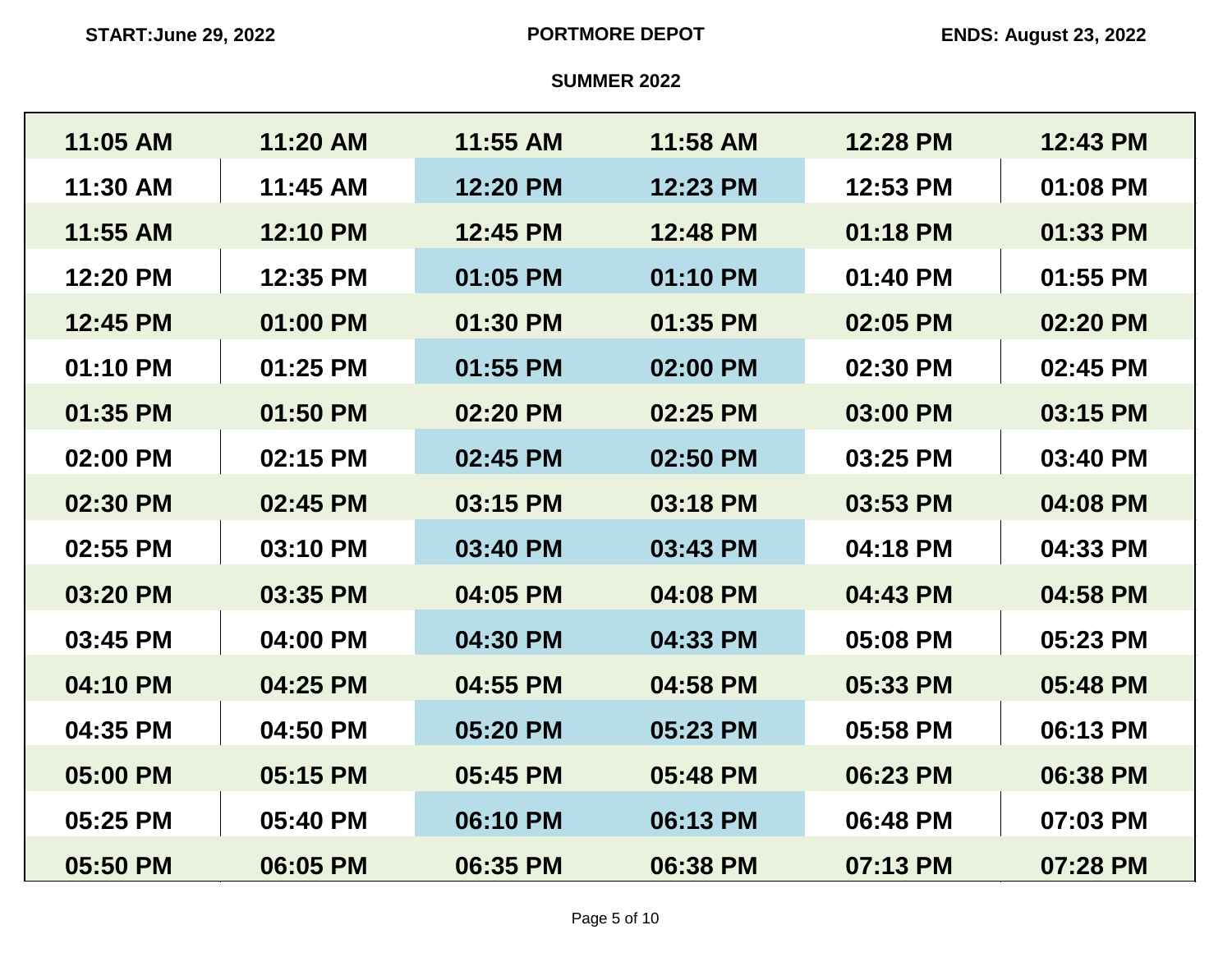| 06:15 PM | 06:30 PM | 07:00 PM | 07:03 PM | 07:38 PM | 07:53 PM |
|----------|----------|----------|----------|----------|----------|
| 06:40 PM | 06:55 PM | 07:25 PM | 07:30 PM | 08:00 PM | 08:15 PM |
| 07:05 PM | 07:20 PM | 07:50 PM | 07:55 PM | 08:25 PM | 08:40 PM |
| 07:30 PM | 07:45 PM | 08:15 PM | 08:20 PM | 08:50 PM | 09:05 PM |
| 07:55 PM | 08:10 PM | 08:40 PM | 08:45 PM | 09:15 PM | 09:30 PM |
| 08:20 PM | 08:35 PM | 09:05 PM | 09:10 PM | 09:40 PM | 09:55 PM |
| 08:45 PM | 09:00 PM | 09:30 PM | 09:35 PM | 10:05 PM | 10:20 PM |
| 09:10 PM | 09:25 PM | 09:55 PM | 10:00 PM | 10:30 PM | 10:45 PM |
| 09:35 PM | 09:50 PM | 10:20 PM | 10:25 PM | 10:55 PM | 11:10 PM |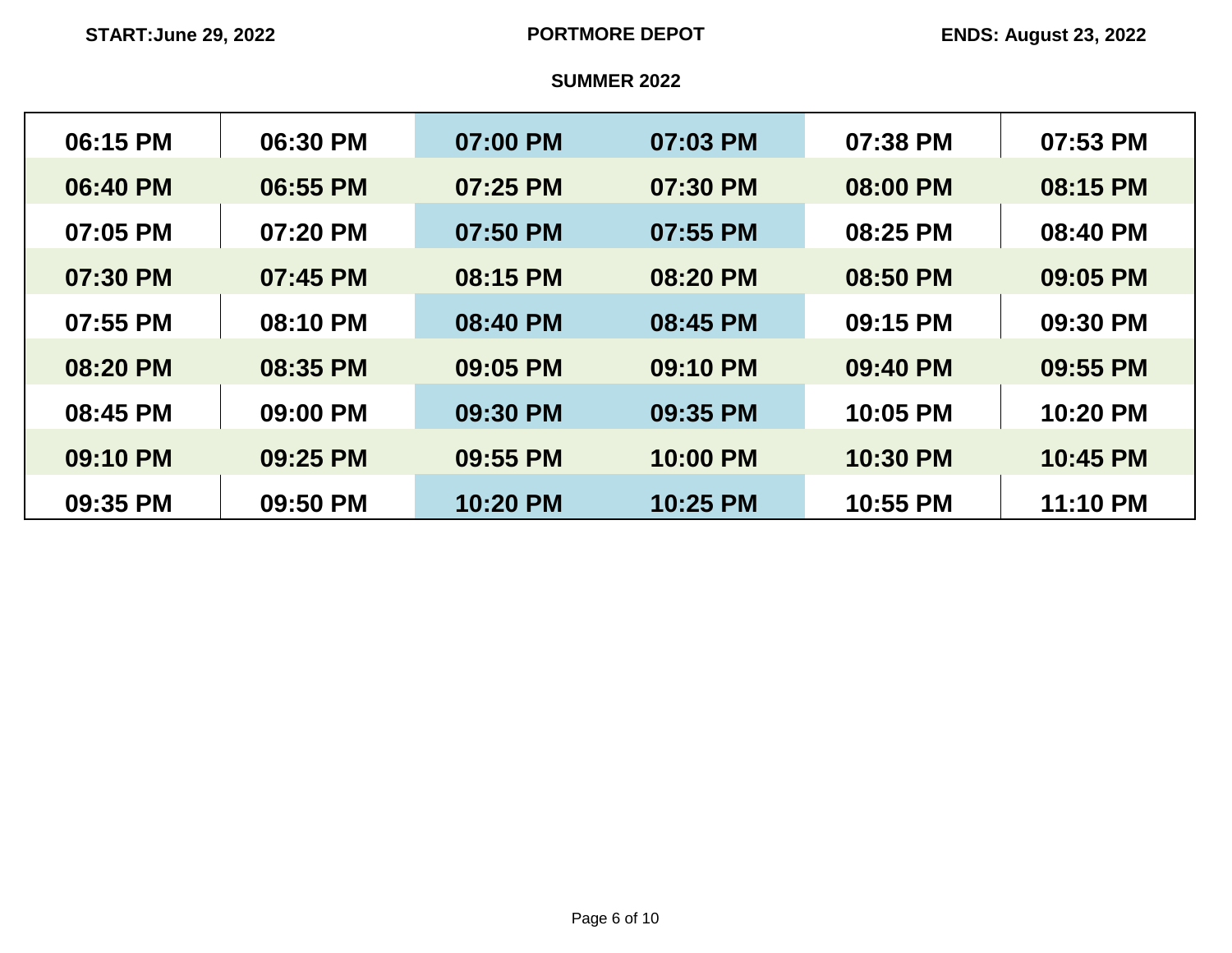| <b>RT 12A NAGGO HEAD - HALF WAY TREE (SUNDAYS)</b> |                                |               |               |                                |                             |  |
|----------------------------------------------------|--------------------------------|---------------|---------------|--------------------------------|-----------------------------|--|
| <b>NAGGO</b><br><b>HEAD</b>                        | <b>Dawkins</b><br><b>Drive</b> | <b>HWT</b>    | <b>HWT</b>    | <b>Portmore</b><br><b>Mall</b> | <b>NAGGO</b><br><b>HEAD</b> |  |
| <b>Depart</b>                                      | <b>Depart</b>                  | <b>Arrive</b> | <b>Depart</b> | <b>Depart</b>                  | <b>Arrive</b>               |  |
| 05:55 AM                                           | 06:25 AM                       | 06:45 AM      | 06:51 AM      | 07:09 AM                       | 07:39 AM                    |  |
| 06:35 AM                                           | 07:05 AM                       | 07:25 AM      | 07:31 AM      | 07:49 AM                       | 08:19 AM                    |  |
| 07:15 AM                                           | 07:45 AM                       | 08:05 AM      | 08:11 AM      | 08:29 AM                       | 08:59 AM                    |  |
| 07:50 AM                                           | 08:20 AM                       | 08:40 AM      | 08:46 AM      | 09:04 AM                       | 09:34 AM                    |  |
| 08:30 AM                                           | 09:00 AM                       | 09:20 AM      | 09:26 AM      | 09:47 AM                       | 10:17 AM                    |  |
| 09:10 AM                                           | 09:40 AM                       | 09:58 AM      | 10:04 AM      | 10:25 AM                       | 10:55 AM                    |  |
| 09:45 AM                                           | 10:15 AM                       | 10:33 AM      | 10:39 AM      | 11:00 AM                       | 11:30 AM                    |  |
| 10:25 AM                                           | 10:55 AM                       | 11:13 AM      | 11:19 AM      | 11:40 AM                       | 12:10 PM                    |  |
| 11:05 AM                                           | 11:35 AM                       | 11:53 AM      | 11:59 AM      | 12:20 PM                       | 12:50 PM                    |  |
| 11:40 AM                                           | 12:10 PM                       | 12:28 PM      | 12:38 PM      | 12:59 PM                       | 01:29 PM                    |  |
| 12:20 PM                                           | 12:50 PM                       | 01:08 PM      | 01:14 PM      | 01:35 PM                       | 02:05 PM                    |  |
| 01:00 PM                                           | 01:30 PM                       | 01:48 PM      | 01:54 PM      | 02:15 PM                       | 02:45 PM                    |  |

**01:47 PM 02:17 PM 02:40 PM 02:42 PM 03:03 PM 03:33 PM**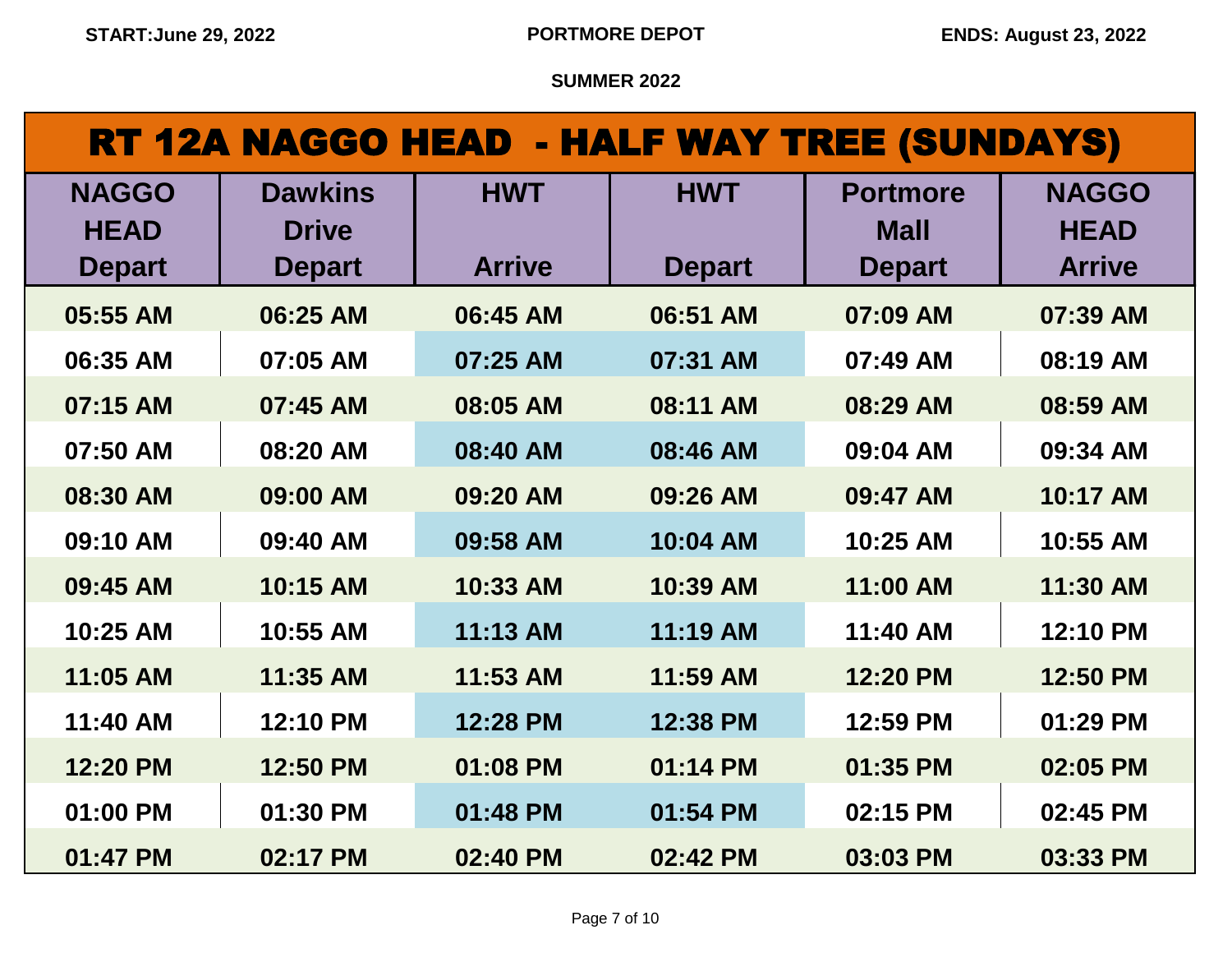| 02:15 PM | 02:45 PM | 03:03 PM | 03:10 PM | 03:31 PM | 04:01 PM |
|----------|----------|----------|----------|----------|----------|
| 02:55 PM | 03:25 PM | 03:43 PM | 03:50 PM | 04:11 PM | 04:41 PM |
| 03:35 PM | 04:05 PM | 04:23 PM | 04:30 PM | 04:51 PM | 05:21 PM |
| 04:10 PM | 04:40 PM | 04:58 PM | 05:05 PM | 05:26 PM | 05:56 PM |
| 04:50 PM | 05:20 PM | 05:38 PM | 05:45 PM | 06:06 PM | 06:36 PM |
| 05:25 PM | 05:55 PM | 06:13 PM | 06:20 PM | 06:41 PM | 07:11 PM |
| 06:05 PM | 06:35 PM | 06:53 PM | 07:00 PM | 07:21 PM | 07:51 PM |
| 06:45 PM | 07:15 PM | 07:33 PM | 07:40 PM | 08:01 PM | 08:31 PM |
| 07:20 PM | 07:50 PM | 08:08 PM | 08:15 PM | 08:36 PM | 09:06 PM |
| 08:00 PM | 08:30 PM | 08:48 PM | 09:00 PM | 09:23 PM | 09:53 PM |
| 08:40 PM | 09:10 PM | 09:28 PM | 09:40 PM | 10:03 PM | 10:33 PM |
| 09:30 PM | 10:00 PM | 10:18 PM | 10:33 PM | 10:54 PM | 11:25 PM |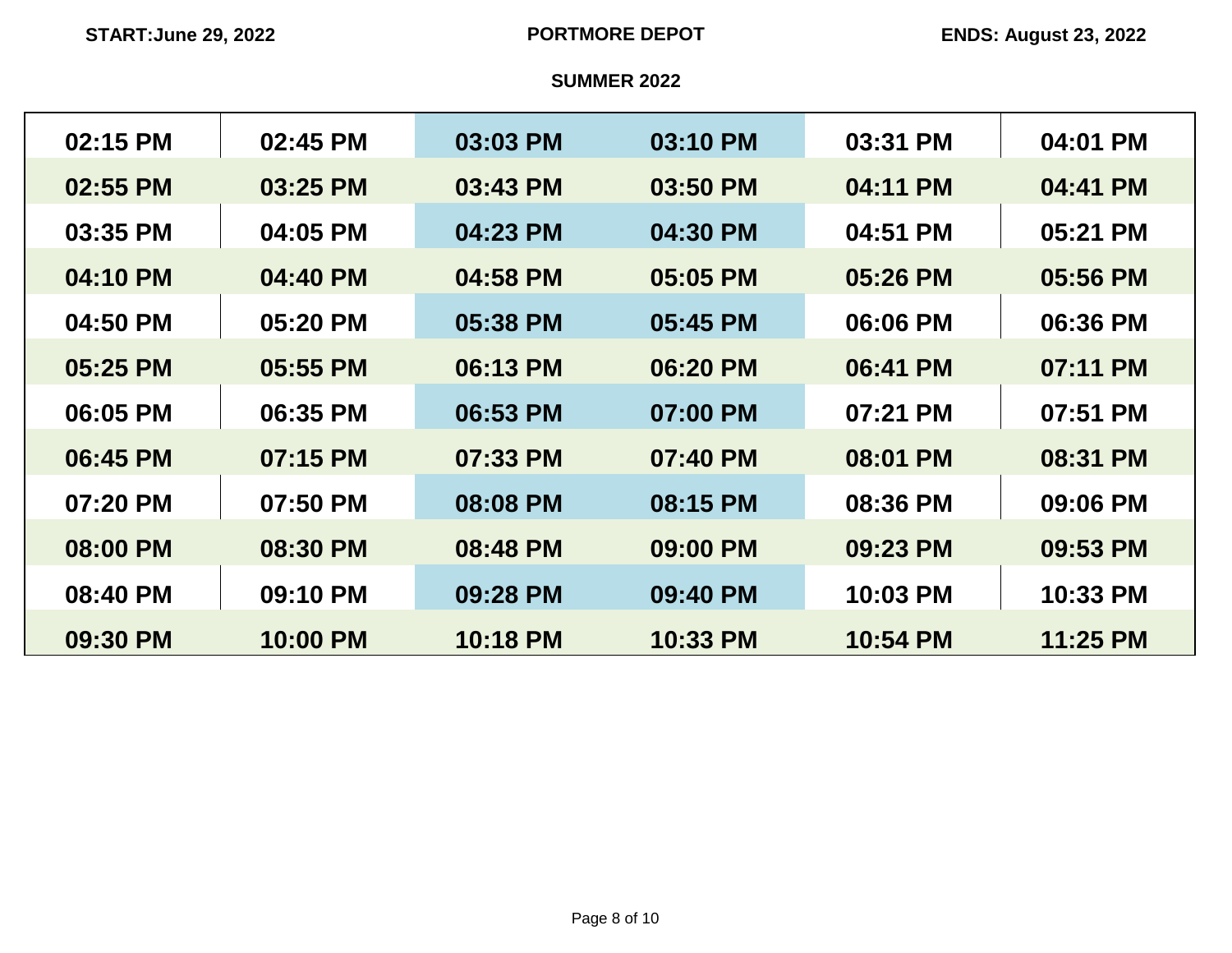| RT 12A NAGGO HEAD - HALF WAY TREE (PUBLIC HOLIDAYS) |                |               |               |                 |               |  |
|-----------------------------------------------------|----------------|---------------|---------------|-----------------|---------------|--|
| <b>NAGGO</b>                                        | <b>Dawkins</b> | <b>HWT</b>    | <b>HWT</b>    | <b>Portmore</b> | <b>NAGGO</b>  |  |
| <b>HEAD</b>                                         | <b>Drive</b>   |               |               | <b>Mall</b>     | <b>HEAD</b>   |  |
| <b>Depart</b>                                       | <b>Depart</b>  | <b>Arrive</b> | <b>Depart</b> | <b>Depart</b>   | <b>Arrive</b> |  |
| 05:55 AM                                            | 06:25 AM       | 06:45 AM      | 06:51 AM      | 07:09 AM        | 07:39 AM      |  |
| 06:35 AM                                            | 07:05 AM       | 07:25 AM      | 07:31 AM      | 07:49 AM        | 08:19 AM      |  |
| 07:15 AM                                            | 07:45 AM       | 08:05 AM      | 08:11 AM      | 08:29 AM        | 08:59 AM      |  |
| 07:50 AM                                            | 08:20 AM       | 08:40 AM      | 08:46 AM      | 09:04 AM        | 09:34 AM      |  |
| 08:30 AM                                            | 09:00 AM       | 09:20 AM      | 09:26 AM      | 09:47 AM        | 10:17 AM      |  |
| 09:10 AM                                            | 09:40 AM       | 09:58 AM      | 10:04 AM      | 10:25 AM        | 10:55 AM      |  |
| 09:45 AM                                            | 10:15 AM       | 10:33 AM      | 10:39 AM      | 11:00 AM        | 11:30 AM      |  |
| 10:25 AM                                            | 10:55 AM       | 11:13 AM      | 11:19 AM      | 11:40 AM        | 12:10 PM      |  |
| 11:05 AM                                            | 11:35 AM       | 11:53 AM      | 11:59 AM      | 12:20 PM        | 12:50 PM      |  |
| 11:40 AM                                            | 12:10 PM       | 12:28 PM      | 12:38 PM      | 12:59 PM        | 01:29 PM      |  |
| 12:20 PM                                            | 12:50 PM       | 01:08 PM      | 01:14 PM      | 01:35 PM        | 02:05 PM      |  |
| 01:00 PM                                            | 01:30 PM       | 01:48 PM      | 01:54 PM      | 02:15 PM        | 02:45 PM      |  |